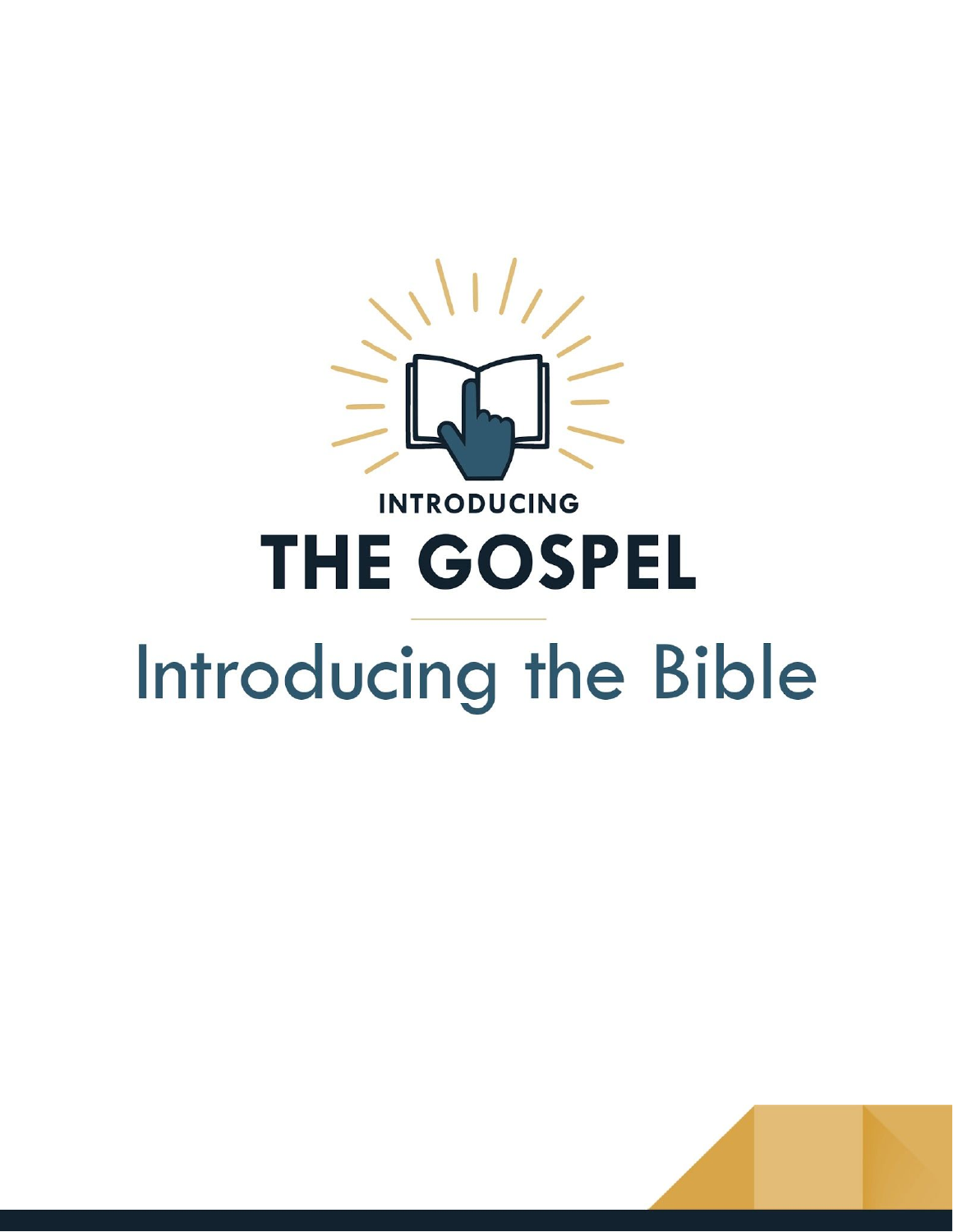

# **Lesson 3: Introducing the Bible**

# Introduction

The Bible is the core book on which real Christianity is based. For Christians, the Bible provides the foundation of a real understanding of God. To understand God and his message, we must study the Bible, and that means we must have some idea of what it is and where it came from.

The Bible as a whole book is made up of a collection of smaller books. There are 66 of these books; each is a separate work in its own right and is independent of the other books. The books have names, sometimes named after the writer, and sometimes named after the recipient. For example, Amos is a book written by a prophet - someone who was inspired by God to pass on a message about the future - called Amos. But the book called Romans is a letter written by a man called Paul to a congregation of believers in Rome to encourage them and help them solve problems.

Each book was written by a writer who intended that book to stand on its own, but there are many themes which run throughout the Bible and reappear in many books.

In this chapter you will learn:

- How the Bible came together over 1,400 years
- Some historical, archaeological and textual evidence which supports the Bible's claims
- Why the Bible's unified message is remarkable

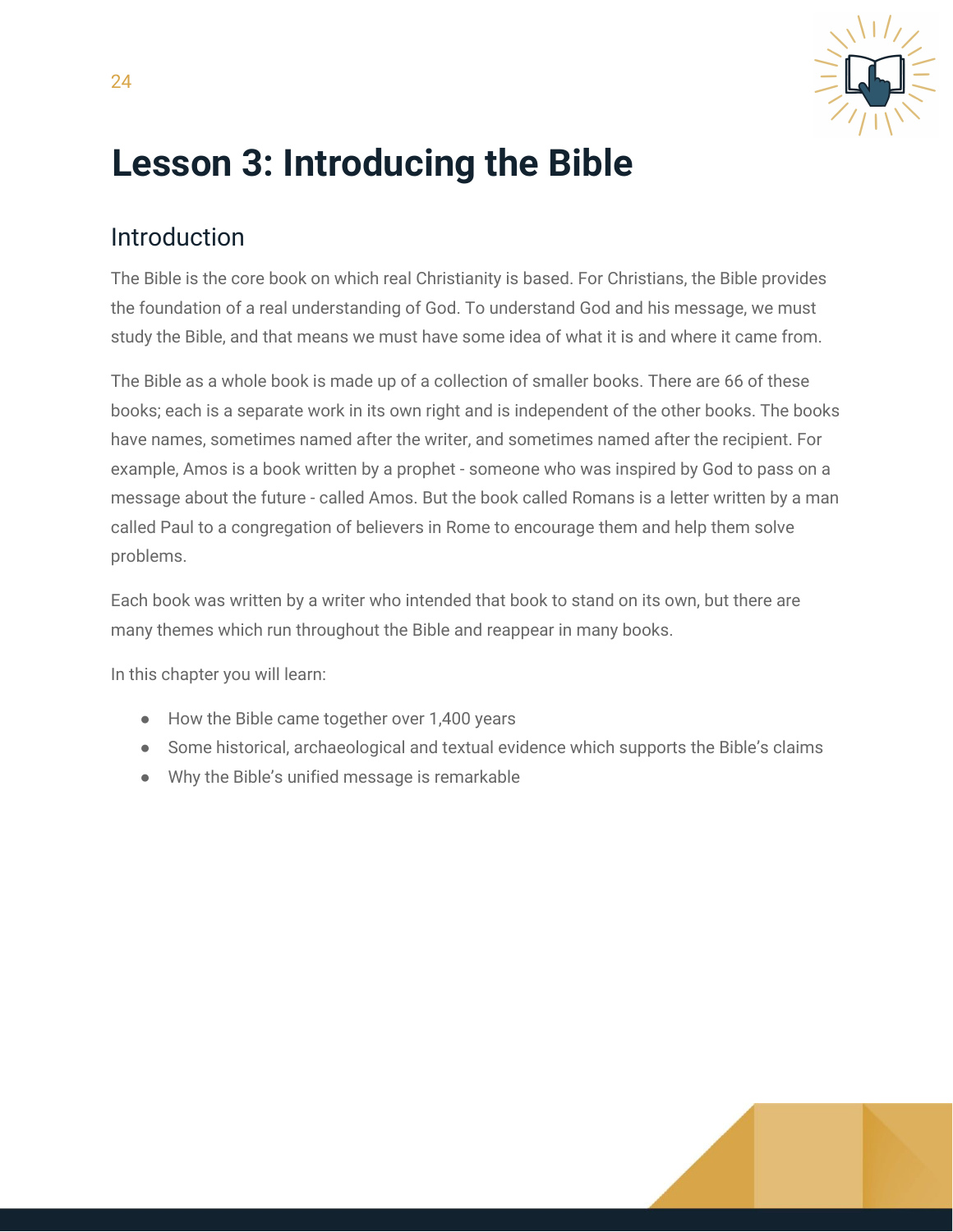

# How the Bible was written

Different books of the Bible were written by different people, however these writers have several features in common. Look at this passage from the Apostle Peter in one of his letters:

**"For we did not follow cleverly devised myths when we made known to you the power and coming of our Lord Jesus Christ, but we were eyewitnesses of his majesty."** 2 Peter 1:16

This passage makes the point that the writers of the Bible were eyewitnesses of the events they describe. There is great emphasis on the eyewitness nature of the writings throughout the New Testament, whereas the Old Testament books were written by the prophets themselves.

Even more importantly, the writers of the Bible were inspired by God. This means that the message of the books they wrote is from God, and that the wording of the Bible is what God intends. There are many places where the writers of the Bible made this claim; here is one from that letter of Peter's that we looked at a moment ago:

**"Knowing this first of all, that no prophecy of Scripture comes from someone's own interpretation. For no prophecy was ever produced by the will of man, but men spoke from God as they were carried along by the Holy Spirit."** 2 Peter 1:20-21

This part of the letter makes the point that the words of the prophets originate with God. Shortly, we will have a brief look at some Bible prophecies and what makes them so special. But for now, the most important point is that every word of the Bible was written by a prophet inspired by God.

The Bible is the only book that can make this claim. No other book, not even the scriptures of other religious traditions, can make this claim.

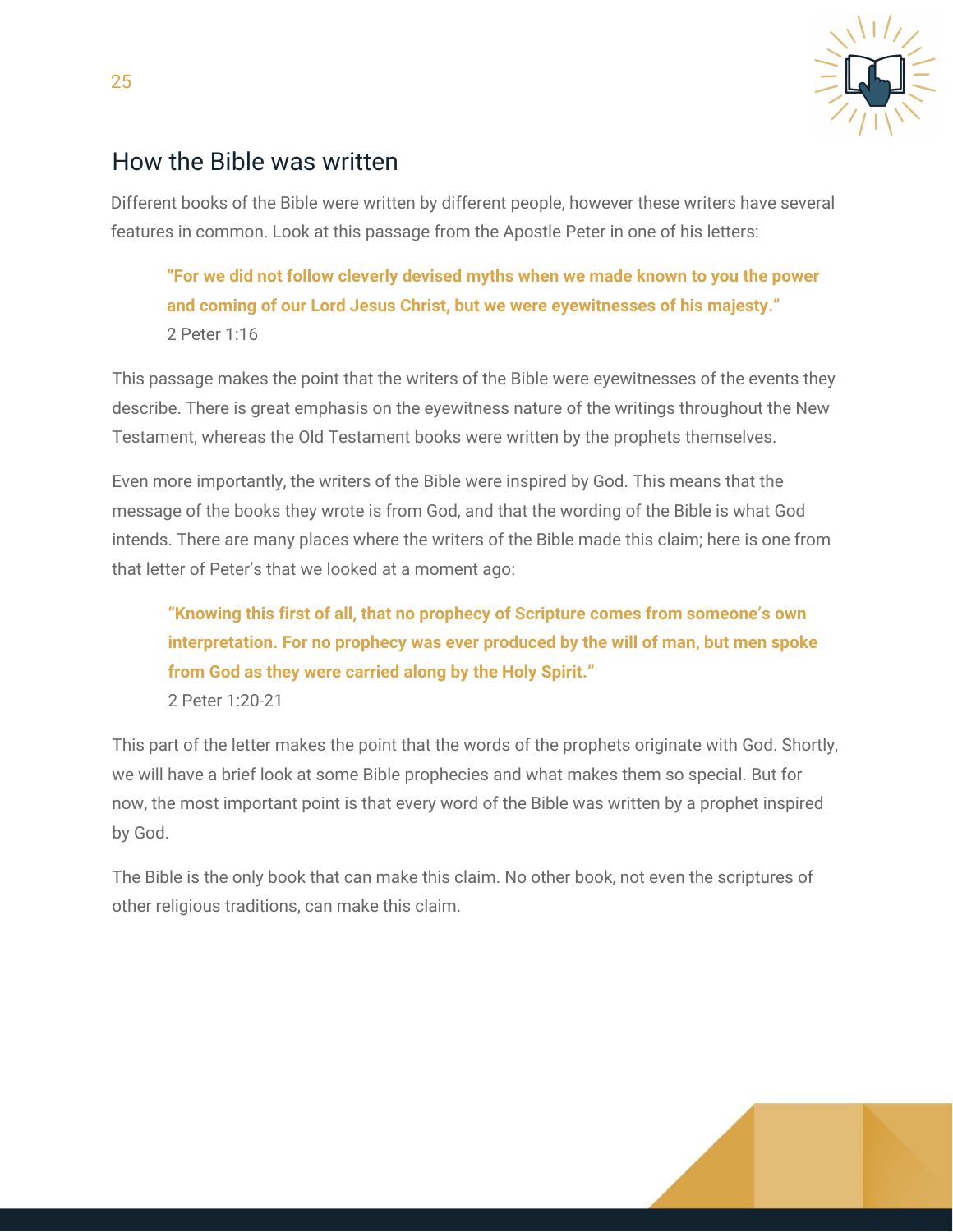

# Evidence which supports the Bible's claims

The Bible can make the claim to be an accurate record of events and teachings, and to be inspired by God. Here, we will give a brief overview of some of the evidence, although in itself this could fill many pages in full!

## **Evidence from archaeology**

The Bible describes events, people, places and customs in the ancient world. Many of these have left no trace, but a few have left physical evidence behind in the ground which has been uncovered by archaeologists.

Some of this is found in early evidence of the nation of Israel in Canaan from about 1,200BC onwards, and the amount of archaeological detail increases tremendously for the later parts of history, with great detail matching up between historical sources and the Bible especially around the Assyrian and Babylonian invasions of Judah in around 700 and 600BC.

The events in the Old Testament often involve battles, the destruction of cities by invading armies, and major political figures who left monuments and inscriptions to record their deeds.

The New Testament by comparison describes events over a much shorter period of time, and of individuals who were far from power. Despite this, there is strong archaeological confirmation for events in the New Testament, from architectural details of buildings to minor details of ancient life in Judea and Galilee.

## **Explore the archaeological evidence in more detail: [bit.ly/biblethinkarchaeology](https://bit.ly/biblethinkarchaeology)**

## **Evidence from undesigned coincidences**

An undesigned coincidence is a situation in which accounts of events from different authors contain seemingly insignificant details. When the details are compared with one another, they are found to correspond, at a level which would be impossible to forge or corroborate at a later date.

One example is a miracle where Jesus fed five thousand men, plus an unknown number of women and children using only a tiny amount of food. The event is recorded in all four Gospels,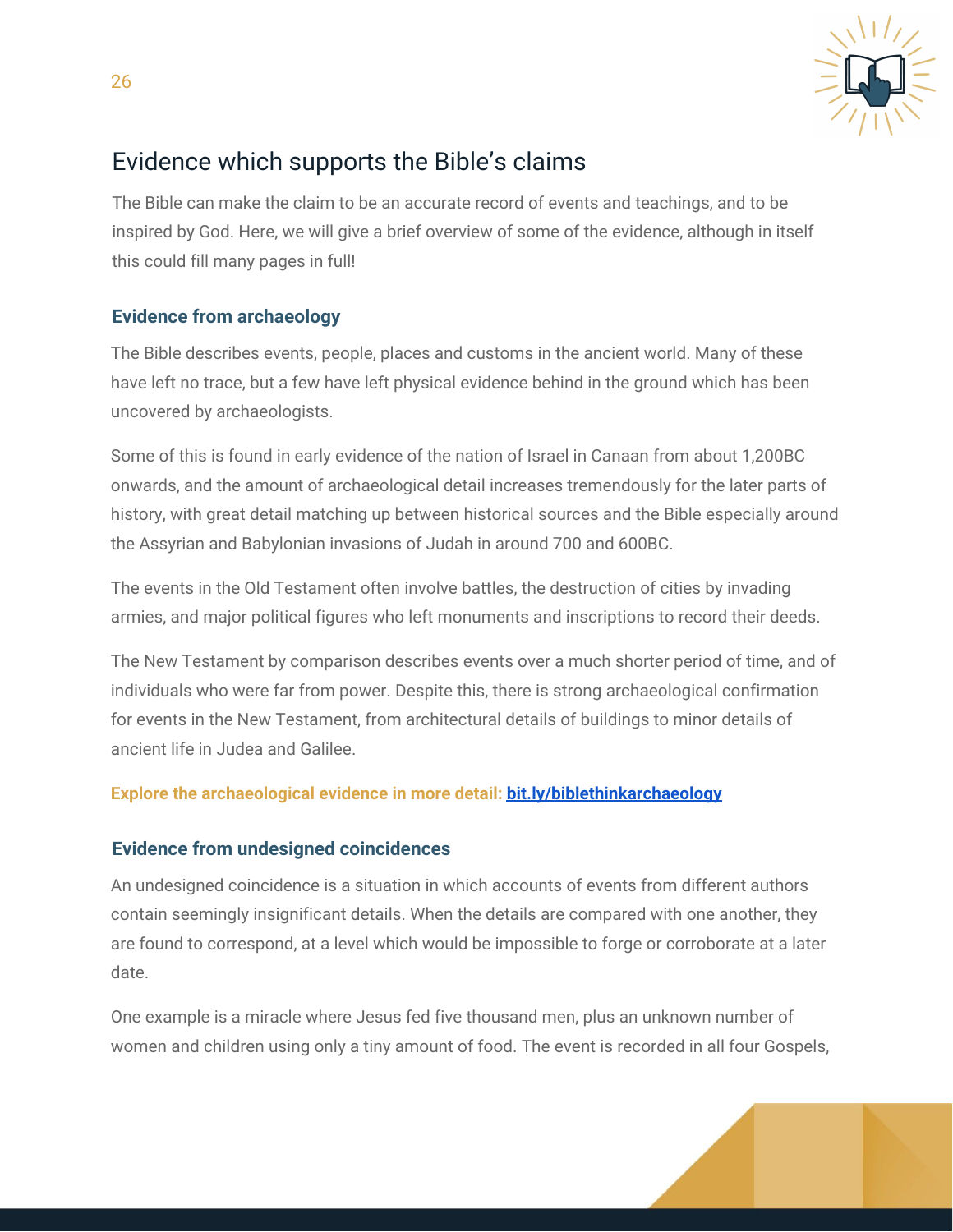

and there are a number of insignificant details which correspond across these four accounts from four different writers.

Let's take a look at one of these details involving some grass. Mark's account of the event notes:

**"Then he commanded them all to sit down in groups on the green grass."** Mark 6:39

And John's account says:

27

**"Now, there was much grass in the place."** John 6:10

The grass is not essential to the narrative - Luke doesn't even mention it. But this detail, although insignificant, also shows the reliability of the account. In the area where the miracle took place near Bethsaida, grass doesn't grow until the spring; at the end of April it dries up and goes brown, unless irrigated. This means that there would only be green grass on the ground at around the time of the Passover - typically in March or April.

Look then at this detail from John's account of the same miracle:

**"Now the Passover, the feast of the Jews, was at hand."** John 6:4

The details correspond exactly. It would be very difficult for a writer to invent or coordinate this kind of detail. The fact that these fit together is excellent evidence that the accounts are detailed and accurate. There are thousands more links across the Bible that demonstrate that this is not simply the work of humans.

**Explore undesigned coincidences in more detail: [bit.ly/biblethinkcoincidences](https://bit.ly/biblethinkcoincidences)**

# **Evidence of unity of message**

The Bible was written by more than 40 different writers over a period of more than 14 centuries in three different languages. The writers came from many backgrounds: Amos was a peasant farmer, David was a shepherd who became a king, Nehemiah was a civil servant and Ezekiel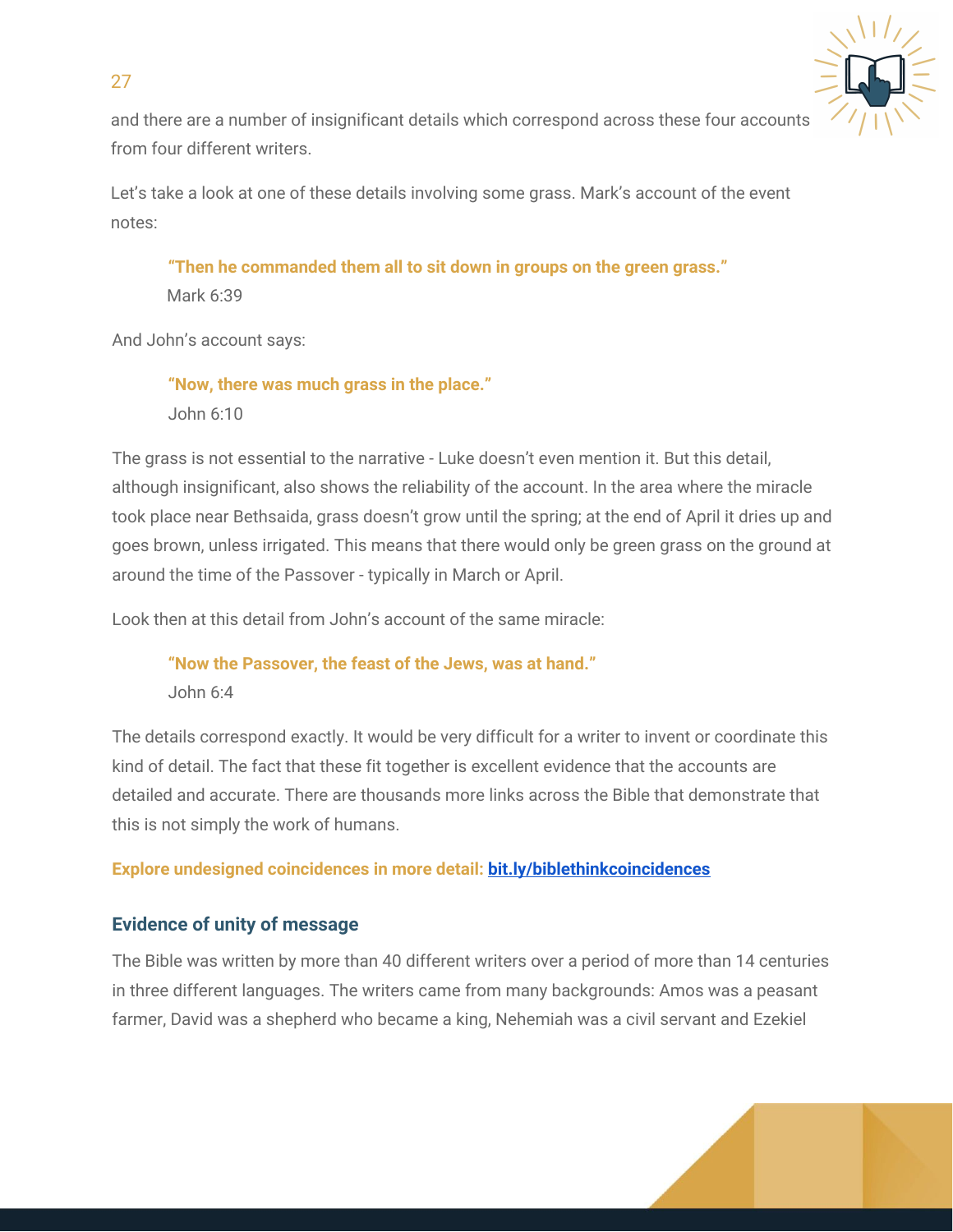

was a priest. In the New Testament, we have writers like John who had been a partner in a fish business, Matthew who was a tax collector and Paul who was a scholar.

Imagine this in modern terms: a collection of books written over the past 1,400 years (which would take us back to 600AD!) by all sorts of people, from Tudor farmers to saxon warlords, nuclear physicists, doctors and businessmen. It is highly unlikely that such a collection would produce anything close to a unified account.

Despite the large timespan over which it was written, the Bible is completely unvarying in its teaching, maintaining a consistent picture of the nature of God, life after death, monotheism, and many other deep questions.

Even after the Bible was completed, the church began to produce teachings which were at variance with those written. This happened over a matter of only two or three centuries; yet the Bible maintains a unified teaching in every detail over more than fourteen centuries.

Unity and consistency as striking as this could only be produced if there is one mind in control of it all, which arranged the content of all the books. Such a mind would need to be able to span a period of more than a thousand years, work in several languages, and with a huge variety of people. No human mind could possibly have done this.

## **Explore the Bible's unity of message in more detail: [bit.ly/biblethinkunity](https://bit.ly/biblethinkunity)**

## **Evidence of fulfilled prophecy**

28

The Bible contains many predictions of events which were - at the time they were written down still in the future. For example, the prophet Isaiah, writing around 700BC, predicted the downfall of the city of Babylon in detail; that it would fade away and become an uninhabited swamp. Babylon rose to become a world power just before 600BC, was overrun by the Persians, and then began a long decline, fading out in the first century AD.

However, the most spectacular predictions are to do with the nation of Israel and the city of Jerusalem. Let's have a look at an example:

**"And while some were speaking of the temple, how it was adorned with noble stones and offerings, [Jesus] said, "As for these things that you see, the days will come where**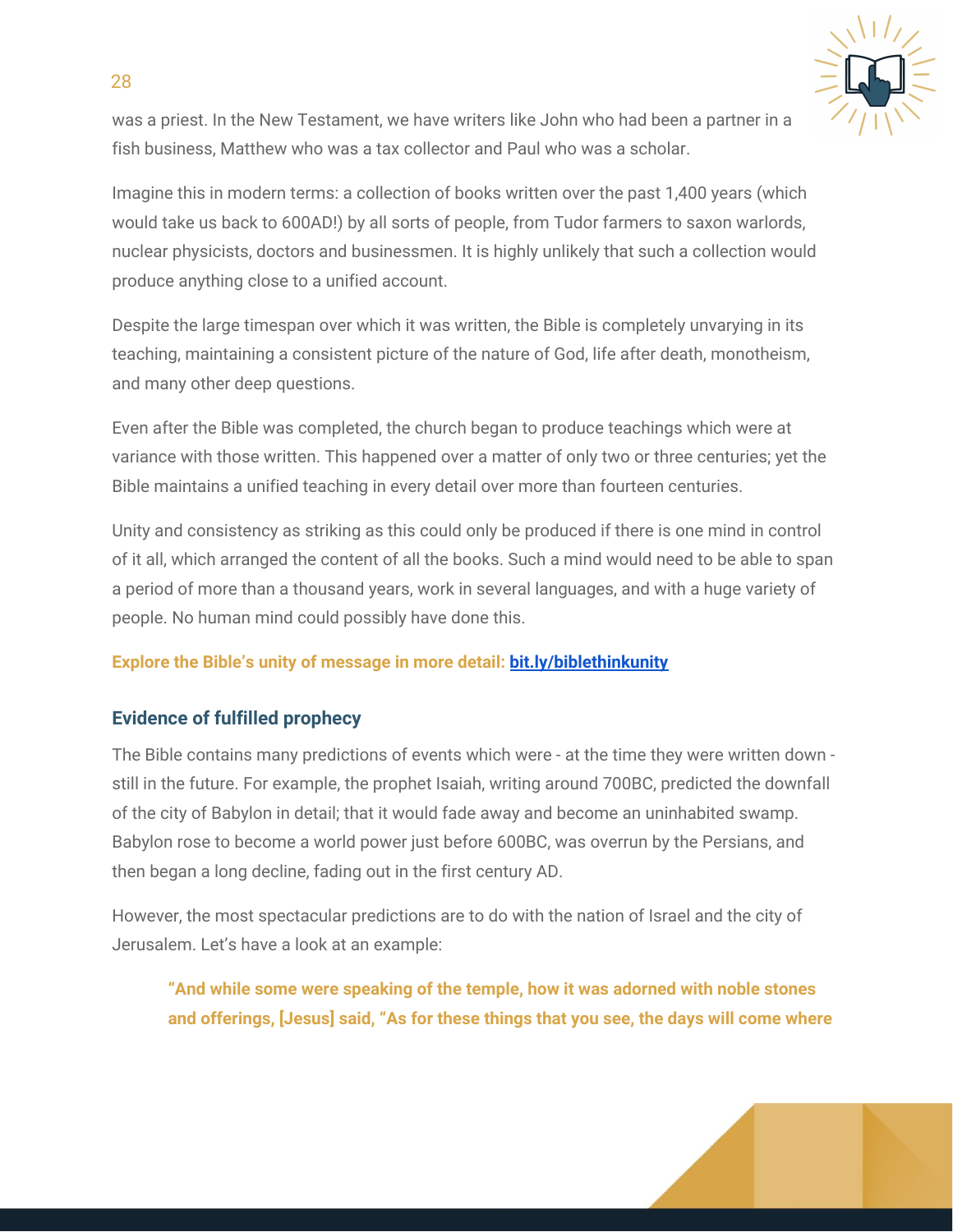

**there will not be left here one stone upon another that will not be thrown down.""** Luke 21:5-6

You can have a look at the parallel accounts of these words from Jesus in **Matthew 24:1-2** and **Mark 13:1-2**. The disciples were admiring the wonderful way the buildings were put together, with huge stones weighing tonnes each. The whole temple was enormous. The prediction of Jesus was not only that the temple would be destroyed, but that it would be destroyed completely, so that not even one stone would be left standing on another.

In 70AD - 40 years after Jesus' prediction and at least a decade since the Gospel writers had finished their books - the Romans sacked the city, and completely destroyed the temple. The enormous platform which it was built on remains, but every one of those huge stones was removed; no part of the walls remains.

Of course, this is just one of many predictions made in the Bible which has since come to pass. Looking back at these helps us trust that what the Bible says, and the prophecies that *haven't* yet happened, will certainly come true.

## **Explore fulfilled prophecy in more detail: [bit.ly/biblethinkprophecy](https://bit.ly/biblethinkprophecy)**

The important point with all of these pieces of evidence is that the Bible stands alone and can interpret itself - no other book, or tradition, is needed to interpret it.

#### **Lesson summary:**

- 1. The Bible is a message given to mankind by God
- 2. It is the basis for understanding God
- 3. The Bible's value and truth is established by objective evidence